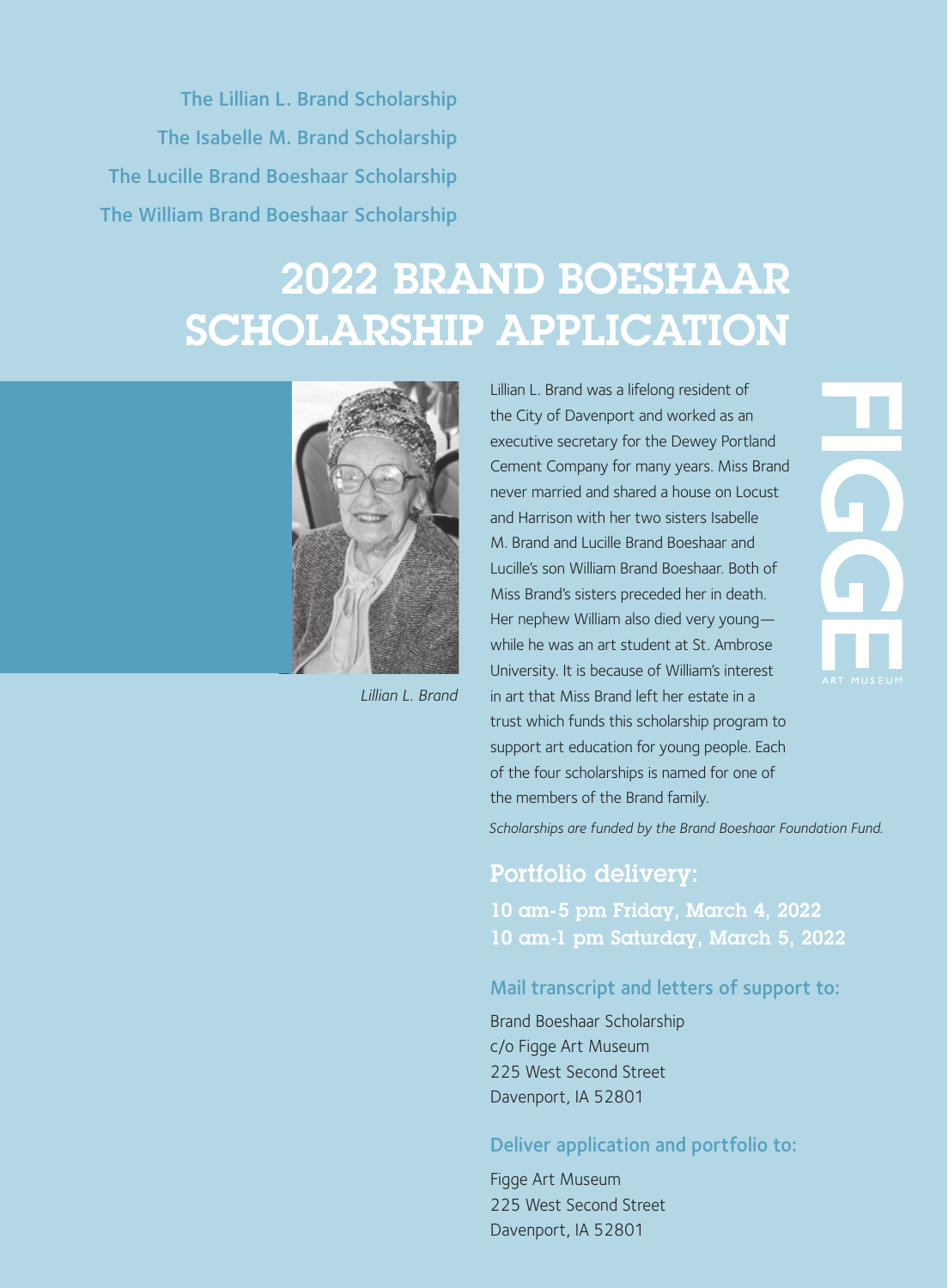# 2022 Scholarship Criteria

The Brand Boeshaar Scholarship Program awards four scholarships annually to students who wish to earn a degree in Fine Art, Graphic Design, Architecture or Art Education at a college or university. To be considered for this prestigious award, please complete the application and submit all necessary application materials (see Application Checklist). Scholarship awards will be made based on the scholarship criteria listed below.

- 1. A candidate must be a graduating senior from a public or private high school in one of the following education service areas: Mississippi Bend AEA 9 (Iowa), Rock Island County Regional Office of Education (Illinois), and Bureau, Henry and Stark County Regional Office of Education (Illinois). Homeschooled students in these service areas may also apply.
- 2. A candidate must have achieved a high school grade point average of 2.5 on a 4.0 scale (or equivalent).
- 3. A candidate must enroll in a fine art, commercial art or art education academic program at a college or university. A candidate may double major as long as one major is an approved field of study in art.
- 4. A candidate's potential for future personal achievement will be evaluated by a Scholarship Review Committee, as determined by an application, a portfolio, a high school transcript and two letters of support.
- 5. Each scholarship award is \$3,000 for the first academic year. Scholarships will be renewed for three subsequent years, based on continued scholastic achievement in the student's designated major. If renewed, a scholarship recipient will receive \$12,000 over four years.
- 6. Scholarship funds are distributed through the college or university's financial aid office. Scholarship funds must be applied to tuition, at the discretion of the financial aid office. Any remaining amount will be refunded to the student to cover art materials or other school-related expenses.
- 7. Acceptable collegiate scholastic achievement is 3.0 on a 4.0 scale (or equivalent).
- 8. The freshman year is considered a **probationary** period. If an acceptable grade point average (3.0 on a 4.0 scale) is not achieved by the end of the spring semester, the student will have the opportunity to improve his or her GPA during the fall semester of his or her sophomore year. If a 3.0 cumulative GPA is not achieved by the end of this semester, the scholarship will not be renewed.
- 9. A Brand Boeshaar Scholarship will be revoked if a recipient:
	- Fails to maintain an acceptable grade point average (3.0 on a 4.0 scale)
	- Fails to complete required courses necessary for his or her particular field of study as determined by the college or university
	- Leaves school
	- Changes his or her art major to another field of study.

Questions about potential majors can be directed to Heather Aaronson at 563.345.6630 or haaronson@figgeartmuseum.org.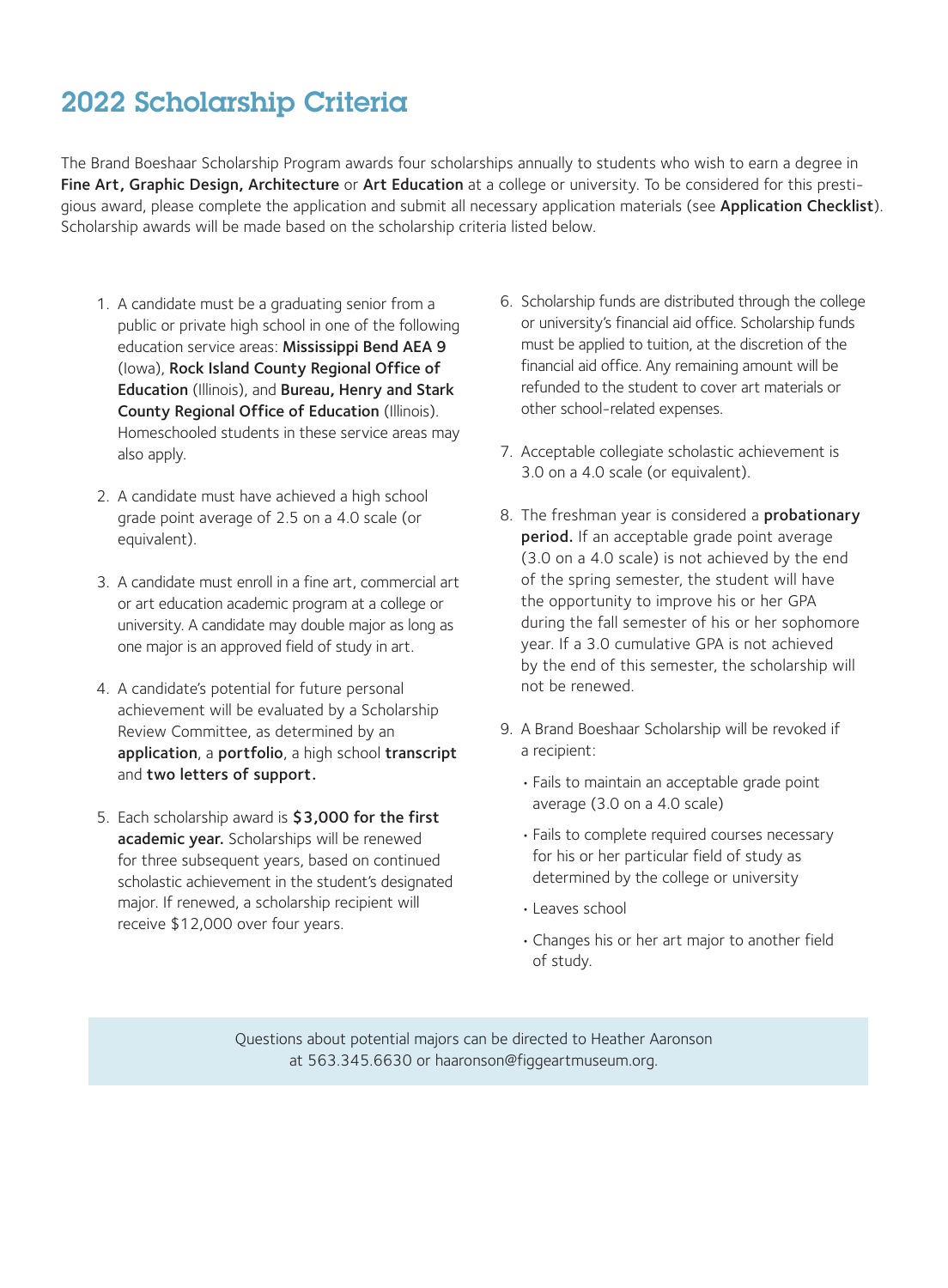### Brand Boeshaar Scholarship Letter of Support

*Click here to complete this letter of support online.*

Scholarship Applicant

School

How do you know the applicant?

Comment on the applicant's personal character:

Comment on the applicant's scholastic performance:

Comment on the applicant's greatest skills and/or attributes:

Comment on the applicant's potential for future personal achievement as an artist or art educator:

| Mail to: Brand Boeshaar Scholarship Program    |  |  |
|------------------------------------------------|--|--|
| c/o Figge Art Museum<br>225 West Second Street |  |  |

*Scholarships are funded by the Brand Boeshaar Foundation Fund.* 

Davenport, IA 52801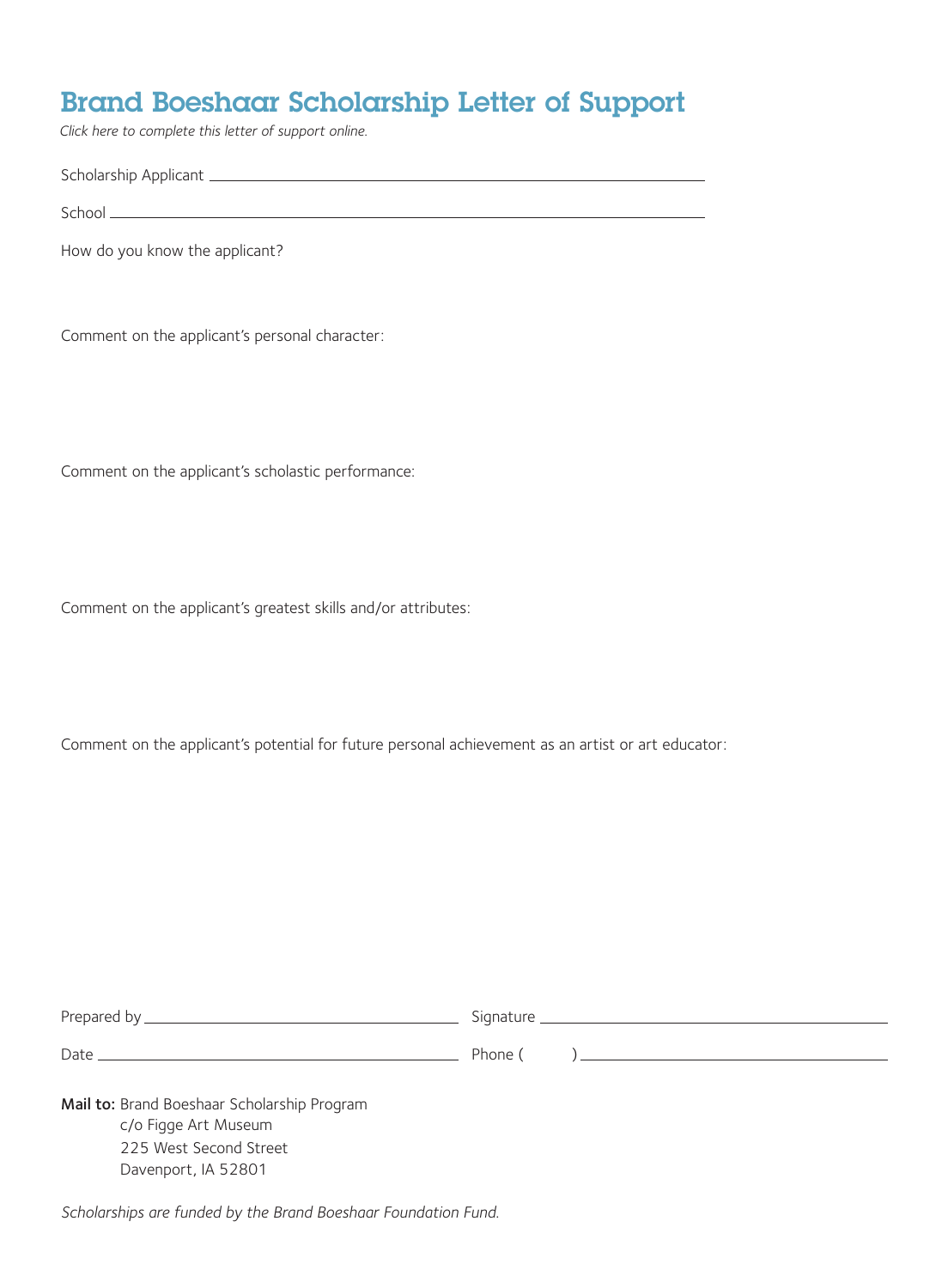# Brand Boeshaar Scholarship Application

*Click here to complete this form online.*

### General Information

| <b>Education Information</b> |  |  |  |
|------------------------------|--|--|--|
|                              |  |  |  |
|                              |  |  |  |
|                              |  |  |  |
|                              |  |  |  |
|                              |  |  |  |

#### Art Activities and Honors

*List art activities (clubs, exhibits, awards, etc.)*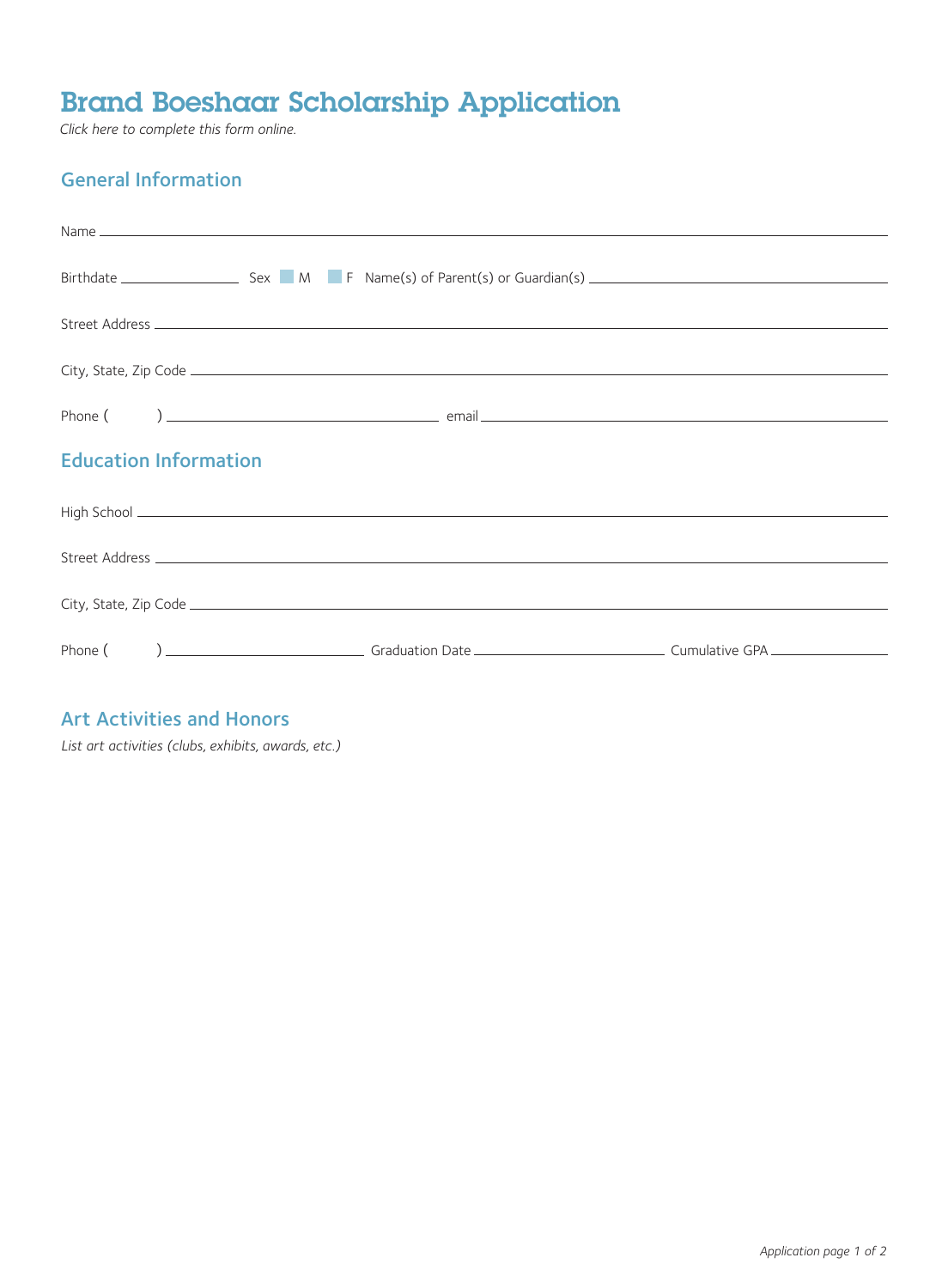## Brand Boeshaar Scholarship Application

*Click here to complete this form online.*

#### Personal Information

How did you become involved in art, and what has it done for you?

What role do you see art playing in your future?

#### Recommendations

An application must include two letters of reference from individuals who are not related to the applicant. The form is included with this application. List the names of the two individuals you have asked to prepare written references below. Letters of support must be mailed directly to the Figge Art Museum or completed and submitted online.

1.

2.

#### Portfolio Waiver

I understand that I cannot hold the Figge Art Museum or Scholarship Review Committee responsible should works in my portfolio be damaged or lost during the review process.

Name when the contract of the contract of the contract of the contract of the contract of the contract of the contract of the contract of the contract of the contract of the contract of the contract of the contract of the Signature Date

### Grade Notification Waiver

I understand that if I am selected as a Brand Boeshaar Scholarship recipient it is my responsibility to ensure the Figge Art Museum staff receives a copy of my official transcript at the end of each semester. Failure to do so may result in the forfeiture of my scholarship.

<u> 1980 - Johann Barn, mars ann an t-A</u>

Name

Signature Date